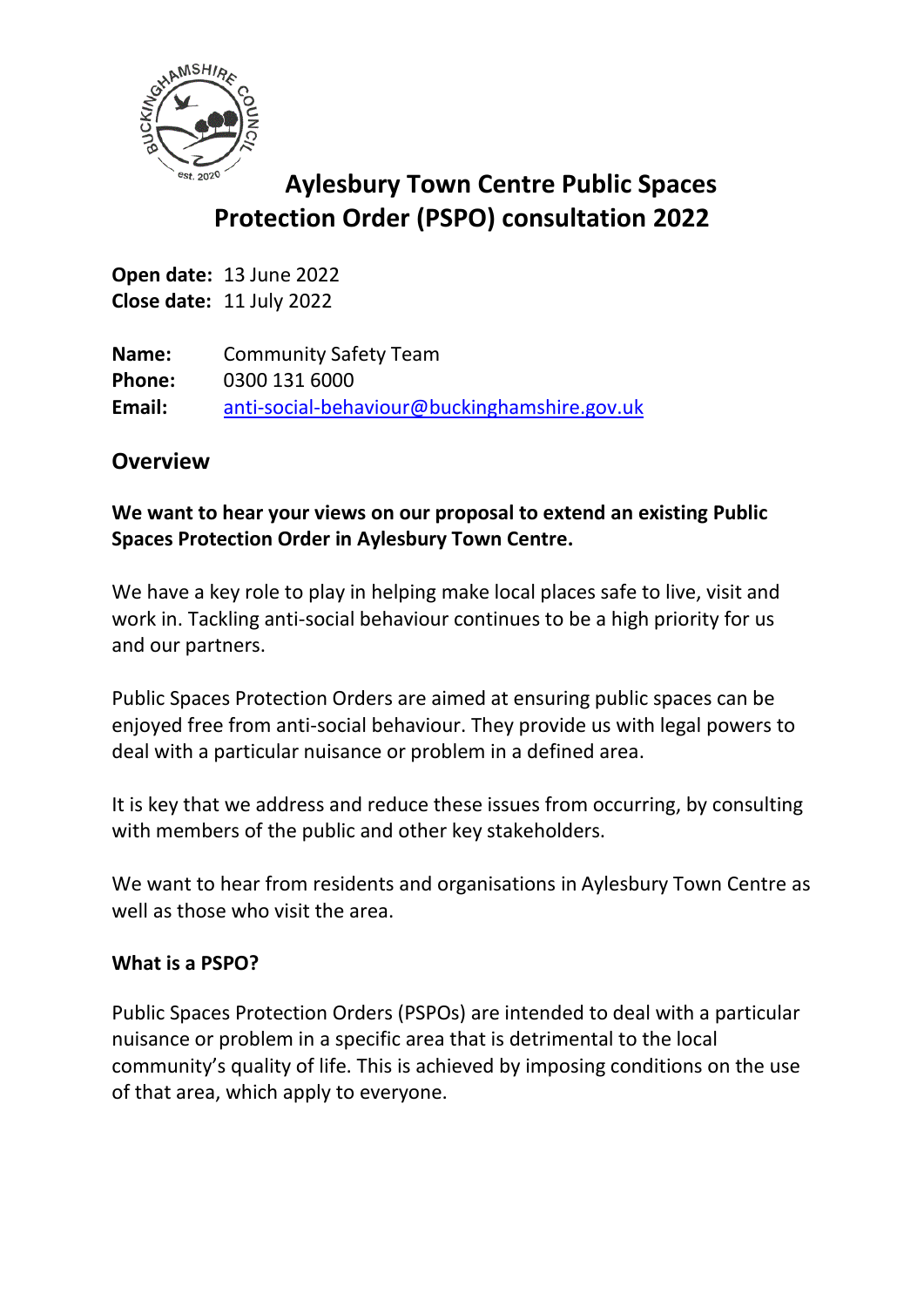Councils can use PSPOs to prohibit specified activities, and / or require certain things to be done by people engaged in particular activities, within a defined public area.

A single PSPO can be used to target a range of different anti-social behaviour issues. A PSPO can last for up to three years, after which it must be reviewed.

# **What can PSPOs be used for?**

PSPOs can be used to restrict a broad range of activities.

Under section 59 of the Anti-Social Behaviour, Crime and Policing Act 2014, local authorities must be satisfied on reasonable grounds that the activity subject to an Order:

- has a detrimental effect on the quality of life of those in the locality (or it is likely that activities will take place and have such an effect)
- is (or is likely to be) persistent or continuing in nature
- is (or is likely to be) unreasonable
- justifies the restrictions being imposed.

# **How are PSPOs enforced?**

Authorised officers from Buckinghamshire Council and the Police will be able to enforce the restrictions and requirements of a PSPO, which can include issuing Fixed Penalty Notices.

The Fixed Penalty Notice for a breach of a PSPO is £60 if paid within 10 days, and £100 if paid within 14 days.

# **Aylesbury Town Centre Public Spaces Protection Order (PSPO)**

The Aylesbury Town Centre PSPO was introduced on 11 November 2016 to address anti-social behaviour in the public place.

The area of the PSPO is shown in the Map of Aylesbury Town Centre PSPO document.

The PSPO addresses the following types of anti-social behaviour:

- The consumption of alcohol and anti-social behaviour associated with the consumption of alcohol, taking place in the public place
- Public urination and defecation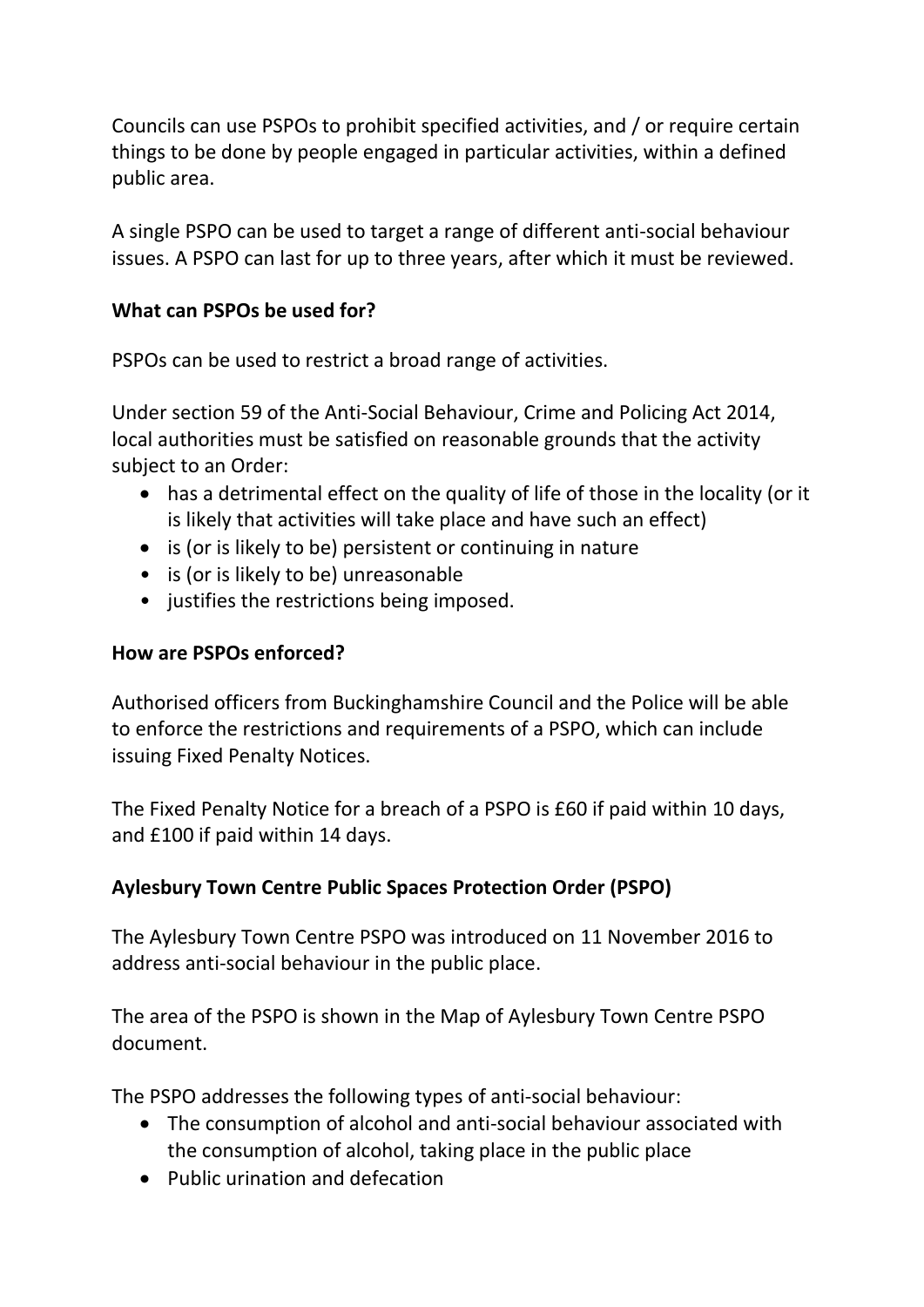- Aggressive or intimating behaviour
- Dog fouling
- The unauthorised parking of motor vehicles on the public realm of Kingsbury and Market Square

Anyone continuing to carry out any of the above activities in the restricted area is committing an offence.

For full details and conditions of the Order, please see the Aylesbury Town Centre PSPO document.

The PSPO was extended for a further three years from 11 November 2019.

# **What we are proposing / consulting on**

# **We are proposing to extend the Aylesbury Town Centre Public Spaces Protection Order for a further three years.**

An extension is being proposed to prevent:

- Occurrence or re-occurrence of the activities identified in the Order, or
- An increase in the frequency or seriousness of the activities identified in the Order

If not extended, the Aylesbury Town Centre PSPO will expire on 10 November 2022.

**We want to hear your views on how the PSPO is addressing anti-social behaviour in the area and whether you think the PSPO should be extended.**

#### **Related documents**

Before you respond to this consultation, please have a look at the following documents. These documents are available on the Aylesbury Town Centre Public Spaces Protection Order (PSPO) consultation 2022 page at [https://yourvoicebucks.citizenspace.com](https://yourvoicebucks.citizenspace.com/)

- Aylesbury Town Centre PSPO document
- Map of Aylesbury Town Centre PSPO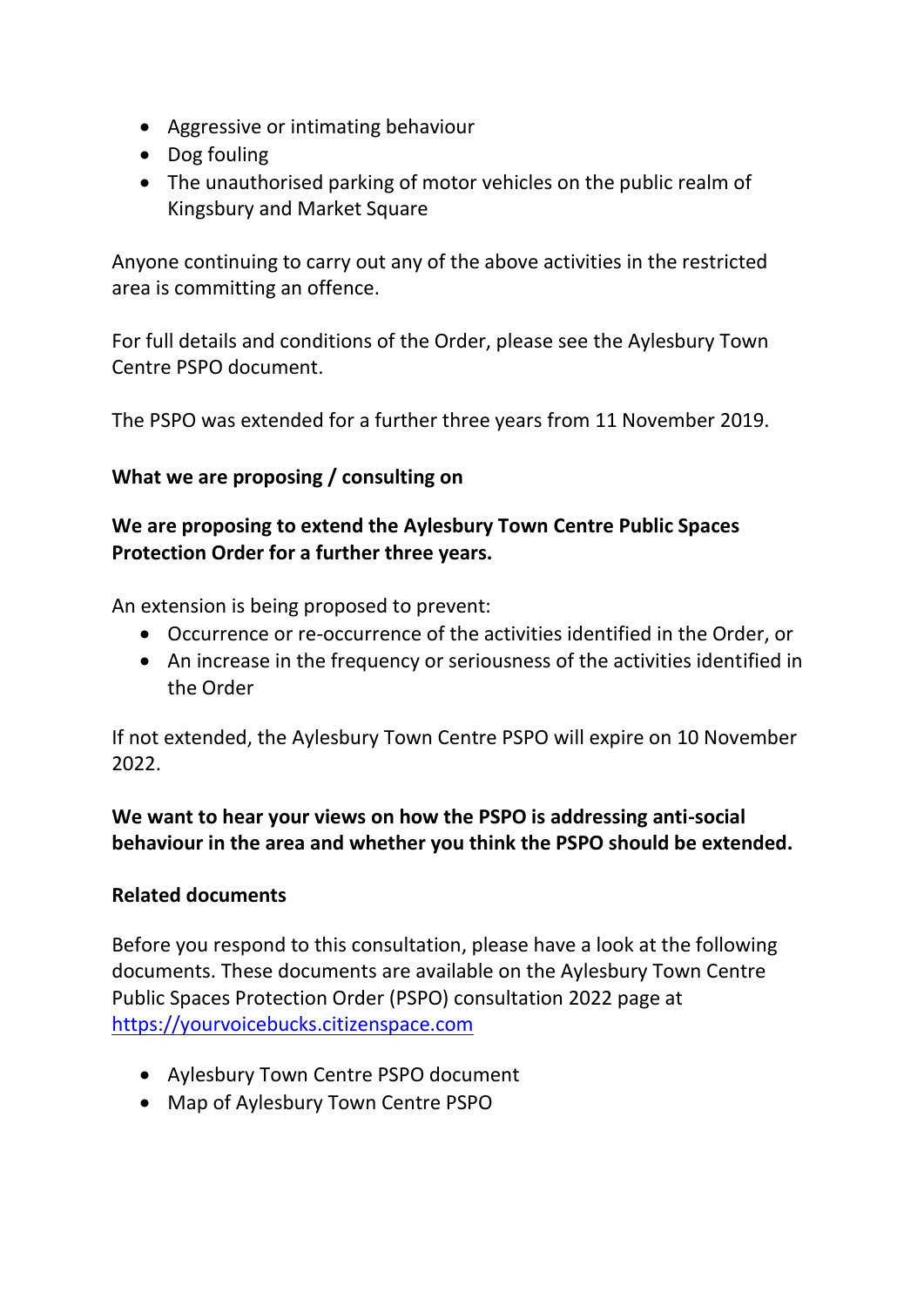# **How to have your say**

You can tell us your views in one of the following ways:

- Complete the online survey at [https://yourvoicebucks.citizenspace.com](https://yourvoicebucks.citizenspace.com/)
- Complete, and return, the printed version of the survey below
- Email us at [anti-social-behaviour@buckinghamshire.gov.uk](mailto:anti-social-behaviour@buckinghamshire.gov.uk)
- Write to us at Aylesbury Town Centre PSPO consultation 2022, Community Safety Team, Buckinghamshire Council, Walton Street Offices, Walton Street, Aylesbury, HP20 1UA

If you have any questions about this activity, please email us [anti-social](mailto:anti-social-behaviour@buckinghamshire.gov.uk)[behaviour@buckinghamshire.gov.uk](mailto:anti-social-behaviour@buckinghamshire.gov.uk) or phone us on 0300 131 6000.

# **Please tell us your views by midnight on Monday 11 July 2022.**

#### **What happens next**

We will review and consider the consultation responses.

The decision whether to extend the Aylesbury Town Centre Public Spaces Protection Order will be made before the end of November 2022.

# **Privacy**

We will use the information you provide here only for this activity. We will store the information securely in line with data protection laws and will not share or publish any personal details. For more information about data and privacy, please see our [Privacy Policy.](https://www.buckinghamshire.gov.uk/your-council/privacy/privacy-policy/)

If you have questions about data and privacy, please email us on [dataprotection@buckinghamshire.gov.uk.](mailto:dataprotection@buckinghamshire.gov.uk) Or write to our Data Protection Officer at Buckinghamshire Council, The Gateway, Gatehouse Road, Aylesbury, HP19 8FF.

# **Aylesbury Town Centre Public Spaces Protection Order**

The PSPO addresses the following types of anti-social behaviour:

- The consumption of alcohol and anti-social behaviour associated with the consumption of alcohol, taking place in the public place
- Public urination and defecation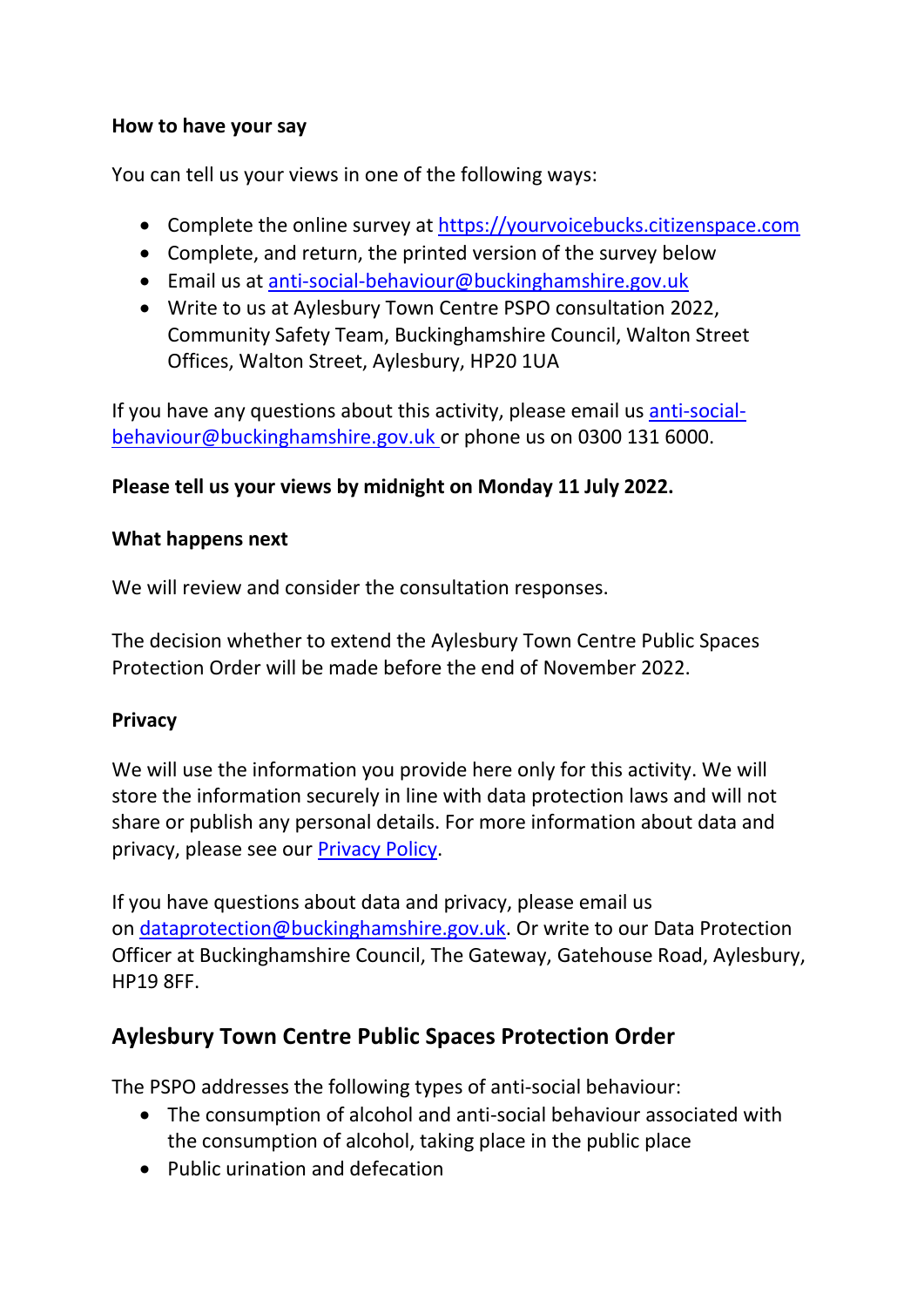- Aggressive or intimating behaviour
- Dog fouling
- The unauthorised parking of motor vehicles on the public realm of Kingsbury and Market Square

For full details and conditions of the Order, please see the Aylesbury Town Centre PSPO document.

We are proposing to extend this PSPO for a further three years to prevent:

- Occurrence or re-occurrence of the anti-social behaviour identified in the Order, or
- An increase in the frequency or seriousness of the anti-social behaviour identified in the Order
- **1. Do you think there is a problem with the anti-social behaviours outlined above within the area of the Public Spaces Protection Order?**

Please tick  $(√)$  one option

| Yes |
|-----|
| No  |

- $\Box$  I don't know
- **2. Do you think that the anti-social behaviours outlined above have reduced in Aylesbury Town Centre since the Public Spaces Protection Order was introduced in November 2016?**

Please tick  $($ ) one option

 $\Box$  Yes

 $\Box$  No

- $\Box$  I don't know
- **3. Do you think that the Aylesbury Town Centre Public Spaces Protection Order should be extended for a further three years?**

Please tick  $(√)$  one option

| I |
|---|
|---|

 $\Box$  No

 $\Box$  I don't know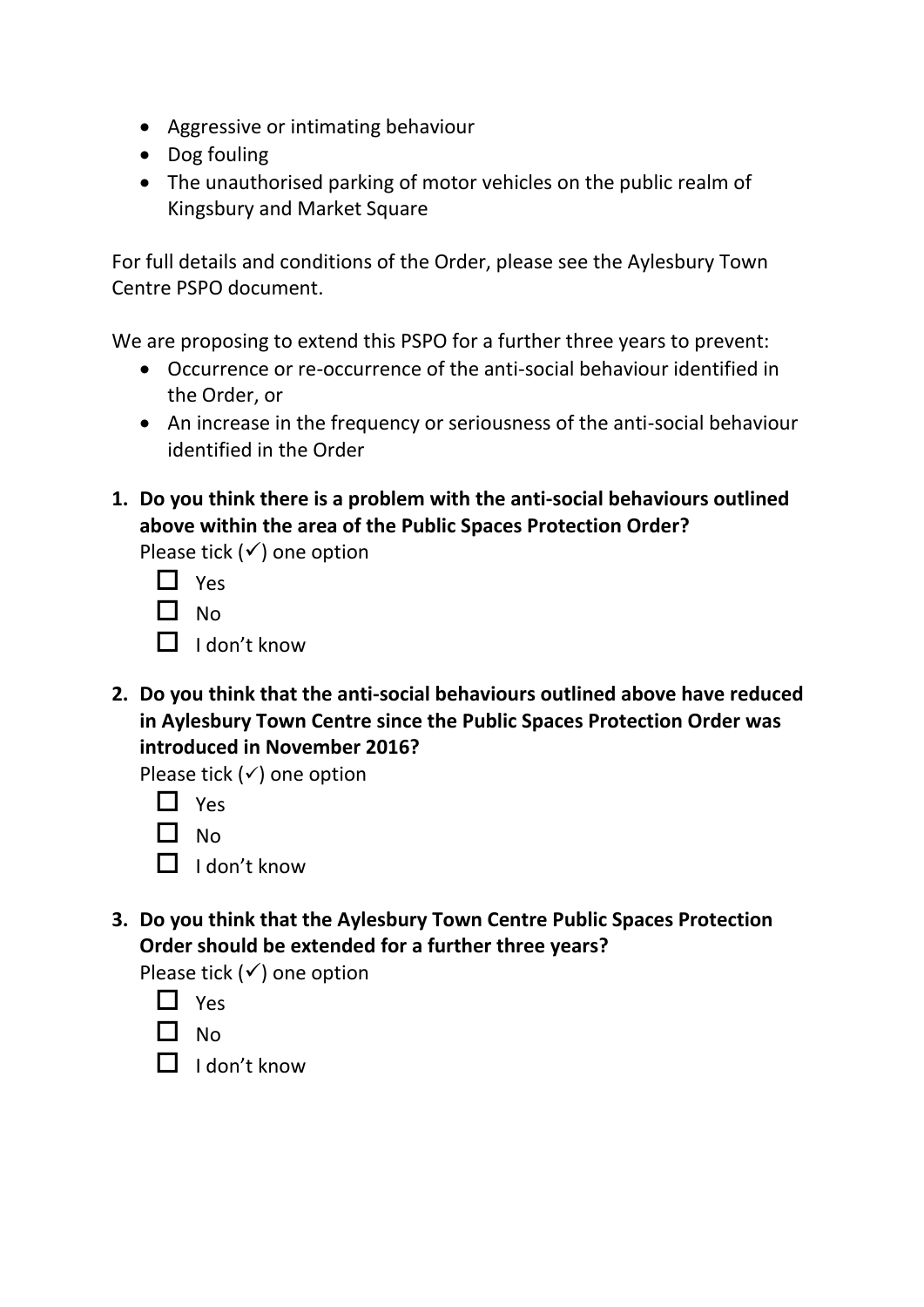**4. Please tell us the reasons for your previous answer:**

**5. If you have any other comments about the Aylesbury Town Centre Public Spaces Protection Order, please tell us them here:**

# **About you**

#### **6. Which of the following describe you?**

Please tick  $($  $\checkmark$ ) all that apply

- $\Box$  I live in Aylesbury Town Centre
- $\Box$  I work in Aylesbury Town Centre

 $\Box$  I visit Aylesbury Town Centre

- $\Box$  I represent or own a business in Bucking hamshire
- $\Box$  I represent a community or voluntary group in Bucking hamshire
- $\square$  I am an elected representative in Bucking hamshire

 $\Box$  I work for Bucking hamshire Council

 $\Box$  Other (please give details below):

# **7. If you are responding on behalf of an organisation (e.g. a business or a voluntary group), please provide the following details:**

Name of organisation:

Your job title: